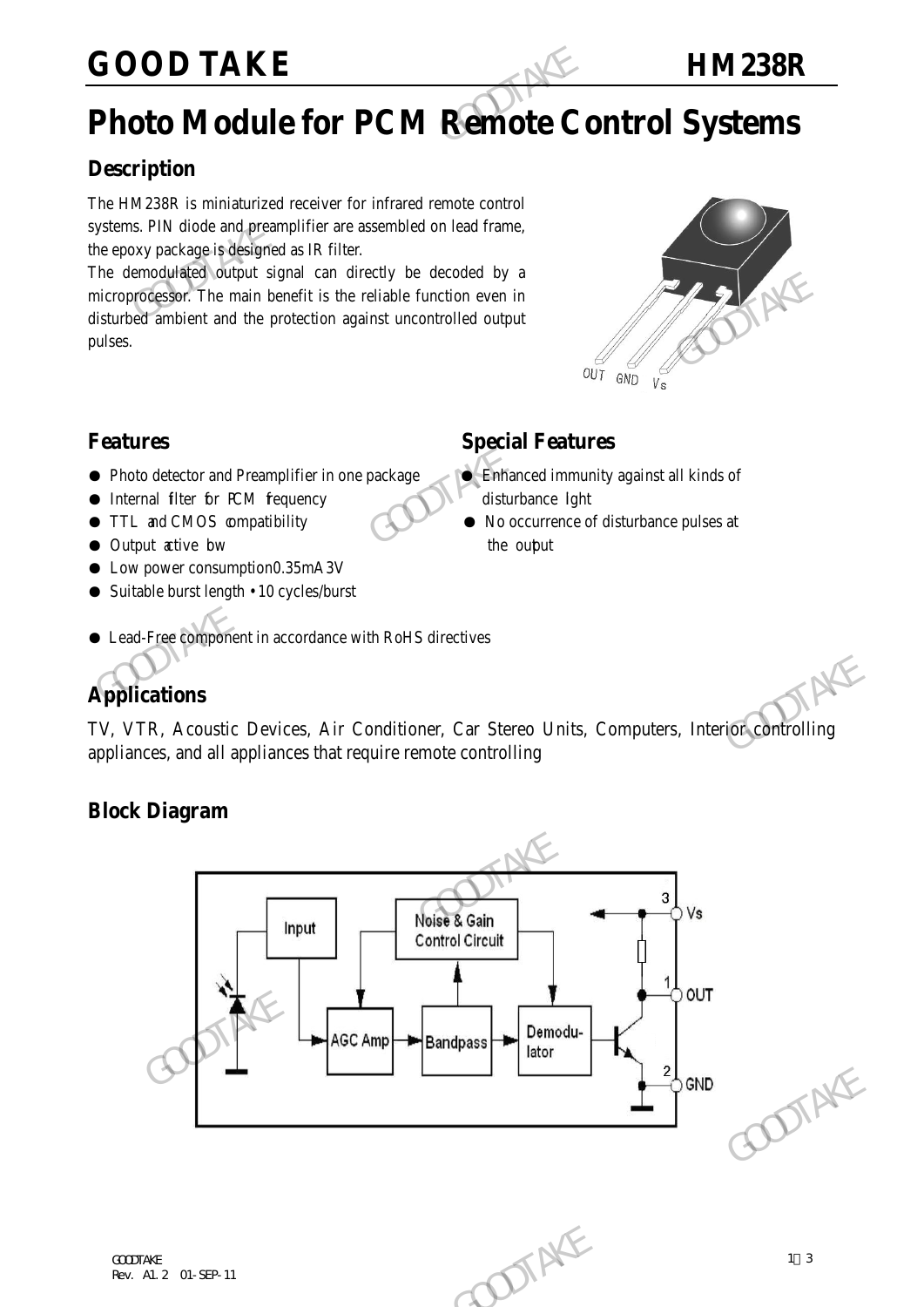# **GOOD TAKE HM238R**

# **Application Circuit**



# **Absolute Maximum Ratings**



|                                    | <b>GND</b>                                          |                      | $O$ GND      |      |
|------------------------------------|-----------------------------------------------------|----------------------|--------------|------|
|                                    | *) recommended to suppress power supply disturbance |                      |              |      |
| <b>Absolute Maximum Ratings</b>    |                                                     |                      |              |      |
| Tamb = $25$ °C                     |                                                     |                      |              |      |
|                                    | <b>Test Conditions</b>                              | <b>Symbol</b>        | <b>Value</b> | Unit |
| <b>Parameter</b>                   |                                                     |                      |              |      |
| <b>Supply Voltage</b>              | (Pin 3)                                             | <b>V<sub>S</sub></b> | 6.0          |      |
| <b>Supply Current</b>              | (Pin 3)                                             | Is                   | 5            |      |
| Output Voltage                     | (Pin 1)                                             | Vo                   | 6.0          |      |
| <b>Storage Temperature Range</b>   |                                                     | <b>Tstg</b>          | $-30+105$    |      |
| <b>Operating Temperature Range</b> |                                                     | Tamb                 | $-25+85$     |      |
| Power Consumption                  | (Tamb $\leq$ 85 °C)                                 | ptot                 | 10           |      |

# **Basic Characteristics**

| <b>Storage Temperature Range</b>   |                                     | <b>Tstg</b>   |                       | $-30+105$  |                     | C            |
|------------------------------------|-------------------------------------|---------------|-----------------------|------------|---------------------|--------------|
| <b>Operating Temperature Range</b> |                                     | Tamb          | $-25+85$<br>10<br>260 |            |                     |              |
| Power Consumption                  | (Tamb $\leq$ 85 °C)                 | ptot          |                       |            | mW                  |              |
| <b>Soldering Temperature</b>       | $t \leq 5s$ , 1 mm from case        | Tsd           |                       |            | $^{\circ}\!{\rm C}$ |              |
| <b>Basic Characteristics</b>       |                                     |               |                       |            |                     |              |
| Tamb = $25$ °C                     |                                     |               |                       |            |                     |              |
| <b>Parameter</b>                   | <b>Test Conditions</b>              | <b>Symbol</b> | <b>Min</b>            | <b>Typ</b> | <b>Max</b>          | Unit         |
| Supply Current (Pin3)              | $Vs = 5V, Ev = 0$                   | <b>ISD</b>    | 0.25                  | 0.5        | 0.9                 | mA           |
| Supply Voltage (Pin3)              |                                     | <b>Vs</b>     | 2.5                   |            | 5.5                 | $\mathbf{V}$ |
| <b>Transmission Distance</b>       | IR diode AT205, IF = $400$ mA       | $\mathbf d$   | 20                    |            |                     | m            |
| Output Voltage High (Pin1)         | $V_s = 5V$                          | <b>VOSH</b>   | 45                    |            |                     | $\mathbf{V}$ |
| Output Voltage Low (Pin1)          | Cycle 1.2mS, 50% duty               | <b>VOSL</b>   |                       |            | 250                 | mV           |
| Level Output Pulse Width           | Burst Wave= 600µs,                  | TWH           | 400                   |            | 800                 | $\mu s$      |
| Level Output Pulse Width           | Cycle 1.2mS, 50% duty               | TwL           | 400                   |            | 800                 | $\mu s$      |
| Carrier frequency                  |                                     | fo            |                       | 37.9       |                     | kHz          |
| Peak Wavelength                    |                                     | $\bullet$     |                       | 940        |                     | nm           |
| Directivity                        | Angle of half transmission distance | $\bullet$ 1/2 |                       | ±45        |                     | deg          |